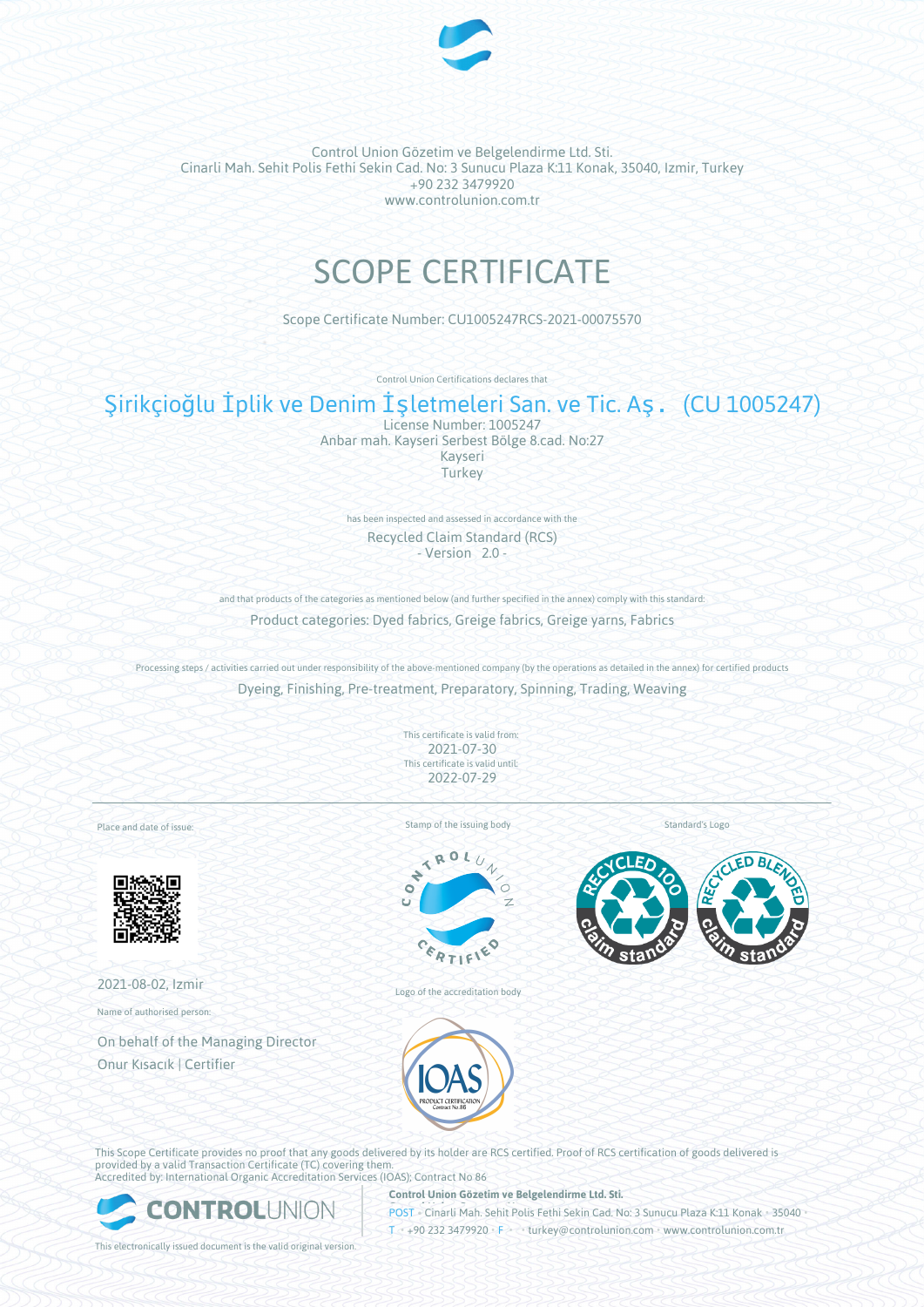

**Şirikçioğlu İplik ve Denim İşletmeleri San. ve Tic. Aş. (CU 1005247) Recycled Claim Standard (RCS)**

Products Annex to certificate no. CU1005247RCS-2021-00075570 In specific the certificate covers the following products:

| <b>Product category</b> | <b>Product details</b><br><b>Material composition</b> |                                                                                                                                          | <b>Label grade</b>                                  |  |
|-------------------------|-------------------------------------------------------|------------------------------------------------------------------------------------------------------------------------------------------|-----------------------------------------------------|--|
| Dyed fabrics            | Denim fabrics                                         | 100.0% Recycled Pre-Consumer Cotton                                                                                                      | <b>Recycled Claim</b><br>Standard 100               |  |
| Dyed fabrics            | Denim fabrics                                         | 20.0% Recycled Post-Consumer Cotton<br>1.0% Conventional Elastane (Spandex)<br>79.0% Conventional Cotton                                 | <b>Recycled Claim</b><br>Standard<br>Blended        |  |
| Dyed fabrics            | Denim fabrics                                         | 79.0% Conventional Cotton<br>20.0% Recycled Post-Consumer Cotton<br>1.0% Conventional Elastane (Spandex)                                 | <b>Recycled Claim</b><br>Standard<br>Blended        |  |
| Dyed fabrics            | Denim fabrics                                         | 58.0% Conventional Cotton<br>20.0% Conventional Polyester<br>20.0% Recycled Post-Consumer Cotton<br>2.0% Conventional Elastane (Spandex) | <b>Recycled Claim</b><br>Standard<br>Blended        |  |
| Dyed fabrics            | Denim fabrics                                         | 80.0% Conventional Cotton<br>20.0% Recycled Pre-Consumer Cotton                                                                          | <b>Recycled Claim</b><br>Standard<br>Blended        |  |
| Dyed fabrics            | Denim fabrics                                         | 37.0% Conventional Lyocell<br>3.0% Conventional Elastane (Spandex)<br>44.0% Organic Cotton<br>16.0% Recycled Post-Consumer Polyester     | <b>Recycled Claim</b><br>Standard<br>Blended        |  |
| Dyed fabrics            | Denim fabrics                                         | 1.0% Conventional Elastane (Spandex)<br>30.0% Recycled Post-Consumer Cotton<br>69.0% Conventional Cotton                                 | <b>Recycled Claim</b><br>Standard<br>Blended        |  |
| Dyed fabrics            | Denim fabrics                                         | 72.0% Conventional Cotton<br>2.0% Conventional Elastane (Spandex)<br>6.0% Conventional Polyester<br>20.0% Recycled Post-Consumer Cotton  | <b>Recycled Claim</b><br>Standard<br>Blended        |  |
| Dyed fabrics            | Denim fabrics                                         | 72.0% Conventional Cotton<br>5.0% Conventional Polyester<br>20.0% Recycled Pre-Consumer Cotton<br>3.0% Conventional Elastane (Spandex)   | <b>Recycled Claim</b><br>Standard<br>Blended        |  |
| <b>Dyed fabrics</b>     | Denim fabrics                                         | 5.0% Conventional Polyester<br>20.0% Recycled Post-Consumer Cotton<br>3.0% Conventional Elastane (Spandex)<br>72.0% Conventional Cotton  | <b>Recycled Claim</b><br>Standard<br>Blended        |  |
| Dyed fabrics            | Denim fabrics                                         | 2.0% Conventional Elastane (Spandex)<br>78.0% Conventional Cotton<br>20.0% Recycled Post-Consumer Cotton                                 | <b>Recycled Claim</b><br>Standard<br>Blended        |  |
| Dyed fabrics            | Denim fabrics                                         | 20.0% Recycled Post-Consumer Cotton<br>80.0% Conventional Cotton                                                                         | <b>Recycled Claim</b><br>Standard<br><b>Blended</b> |  |
| Dyed fabrics            | Woven fabrics                                         | 20.0% Recycled Post-Consumer Cotton<br>80.0% Conventional Cotton                                                                         | <b>Recycled Claim</b><br>Standard<br>Blended        |  |
| Dyed fabrics            | Woven fabrics                                         | 20.0% Recycled Post-Consumer Polyester<br>80.0% Organic Cotton                                                                           | <b>Recycled Claim</b><br>Standard<br>Blended        |  |

This electronically issued document is the valid original version. Scope Certificate CU1005247RCS-2021-00075570 and License number 1005247, 02-Aug-2021 Page 2 / 4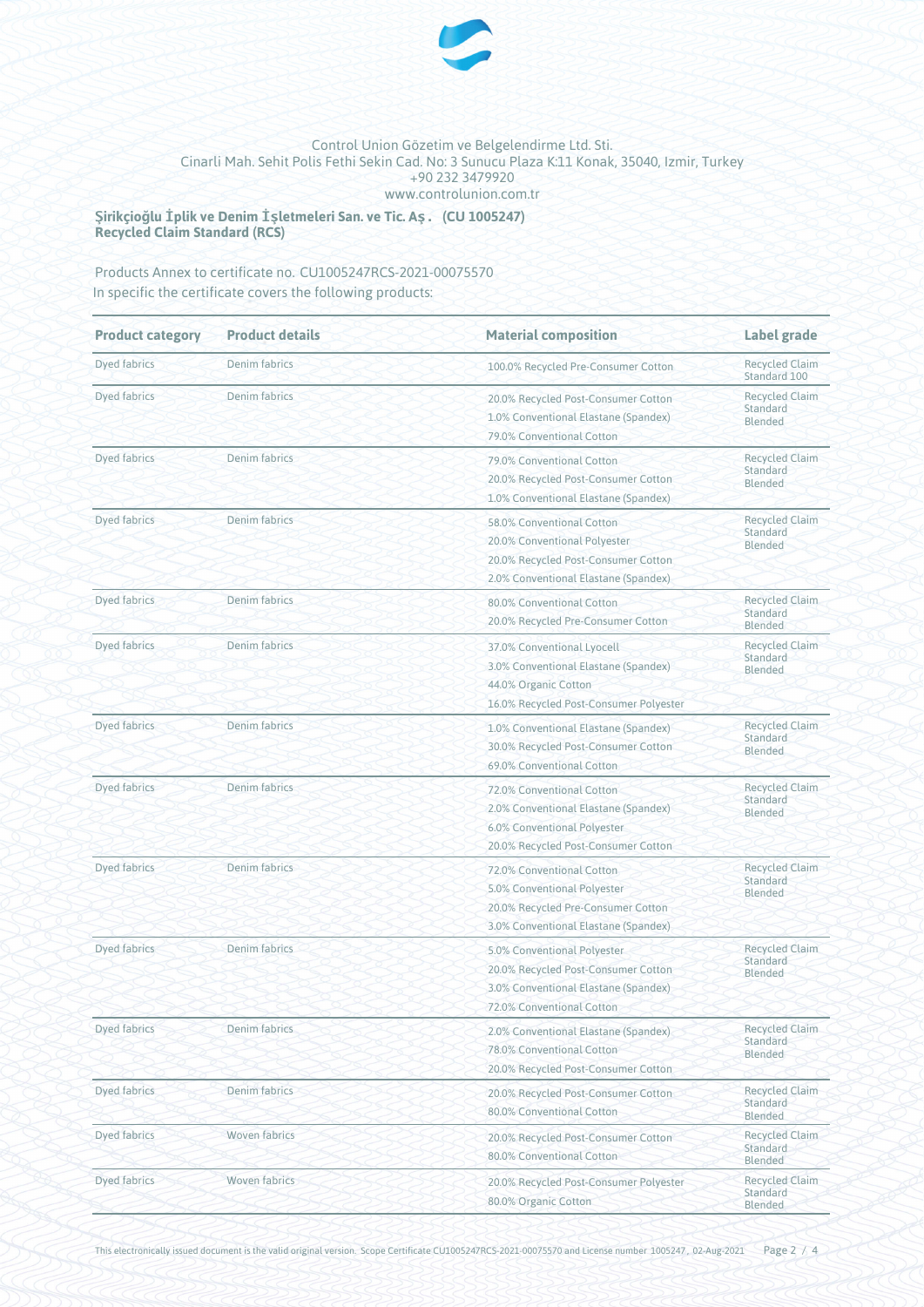

**Şirikçioğlu İplik ve Denim İşletmeleri San. ve Tic. Aş. (CU 1005247) Recycled Claim Standard (RCS)**

| <b>Product category</b>  | <b>Product details</b><br><b>Material composition</b> |                                                                                                         | Label grade<br><b>Recycled Claim</b><br>Standard<br>Blended |  |
|--------------------------|-------------------------------------------------------|---------------------------------------------------------------------------------------------------------|-------------------------------------------------------------|--|
| Denim fabrics<br>Fabrics |                                                       | 80.0% Conventional Cotton<br>20.0% Recycled Post-Consumer Cotton                                        |                                                             |  |
| Fabrics                  | Denim fabrics                                         | 2.0% Conventional Elastane (Spandex)<br>20.0% Recycled Pre-Consumer Cotton<br>78.0% Conventional Cotton | <b>Recycled Claim</b><br>Standard<br>Blended                |  |
| Greige fabrics           | <b>Woven fabrics</b>                                  | 80.0% Conventional Cotton<br>20.0% Recycled Post-Consumer Cotton                                        | <b>Recycled Claim</b><br>Standard<br>Blended                |  |
| Greige yarns             | Carded yarns                                          | 50.0% Organic Cotton<br>50.0% Recycled Pre-Consumer Cotton                                              | <b>Recycled Claim</b><br>Standard<br>Blended                |  |

Place and date of issue:



2021-08-02, Izmir

Name of authorised person:

On behalf of the Managing Director Onur Kısacık | Certifier

## Stamp of the issuing body



Logo of the accreditation body



Standard's logo



This electronically issued document is the valid original version. Scope Certificate CU1005247RCS-2021-00075570 and License number 1005247, 02-Aug-2021 Page  $3/4$